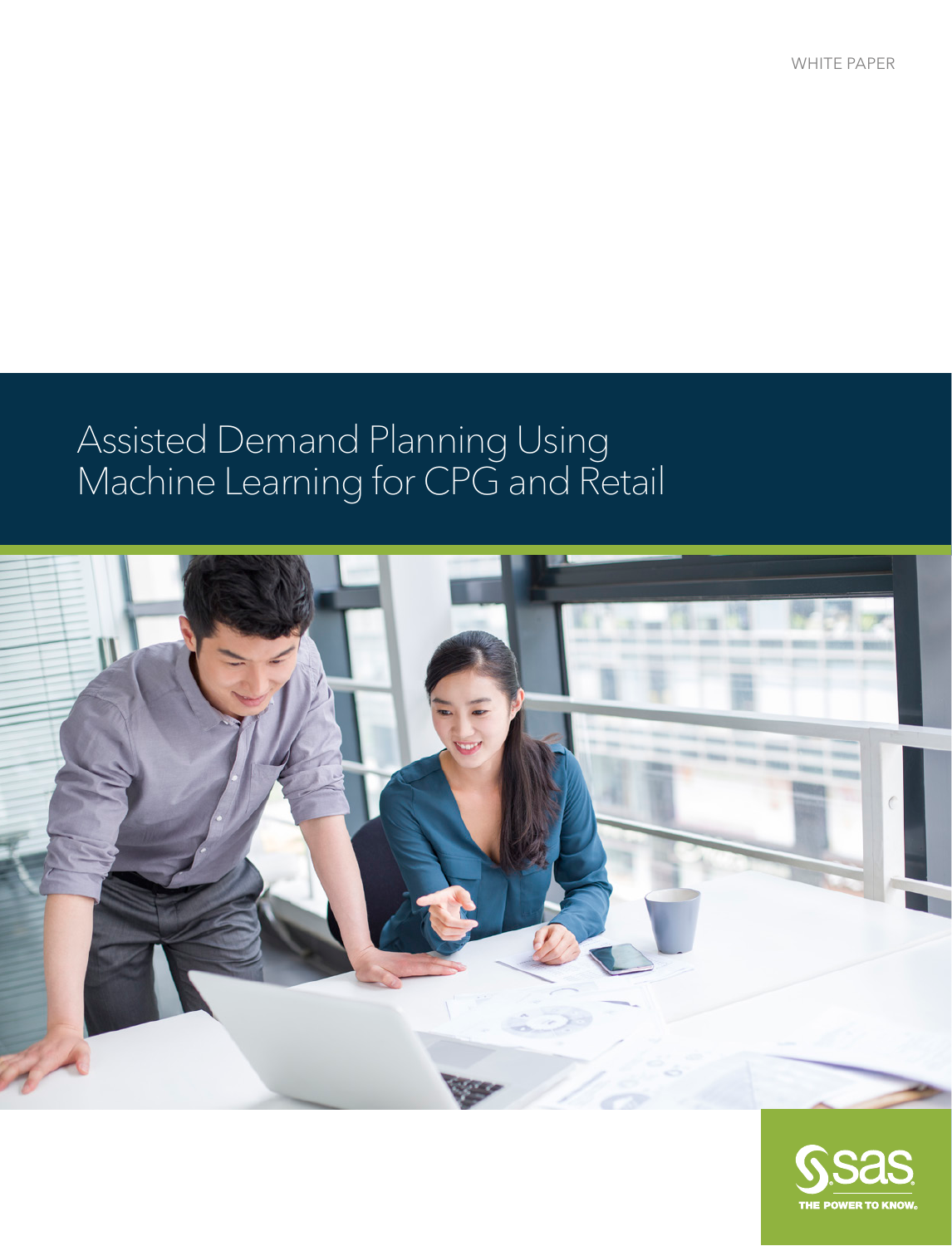# **Contents**

| Practical application of intelligent automation: |  |
|--------------------------------------------------|--|
|                                                  |  |
| Using intelligent automation to improve          |  |
|                                                  |  |
|                                                  |  |
|                                                  |  |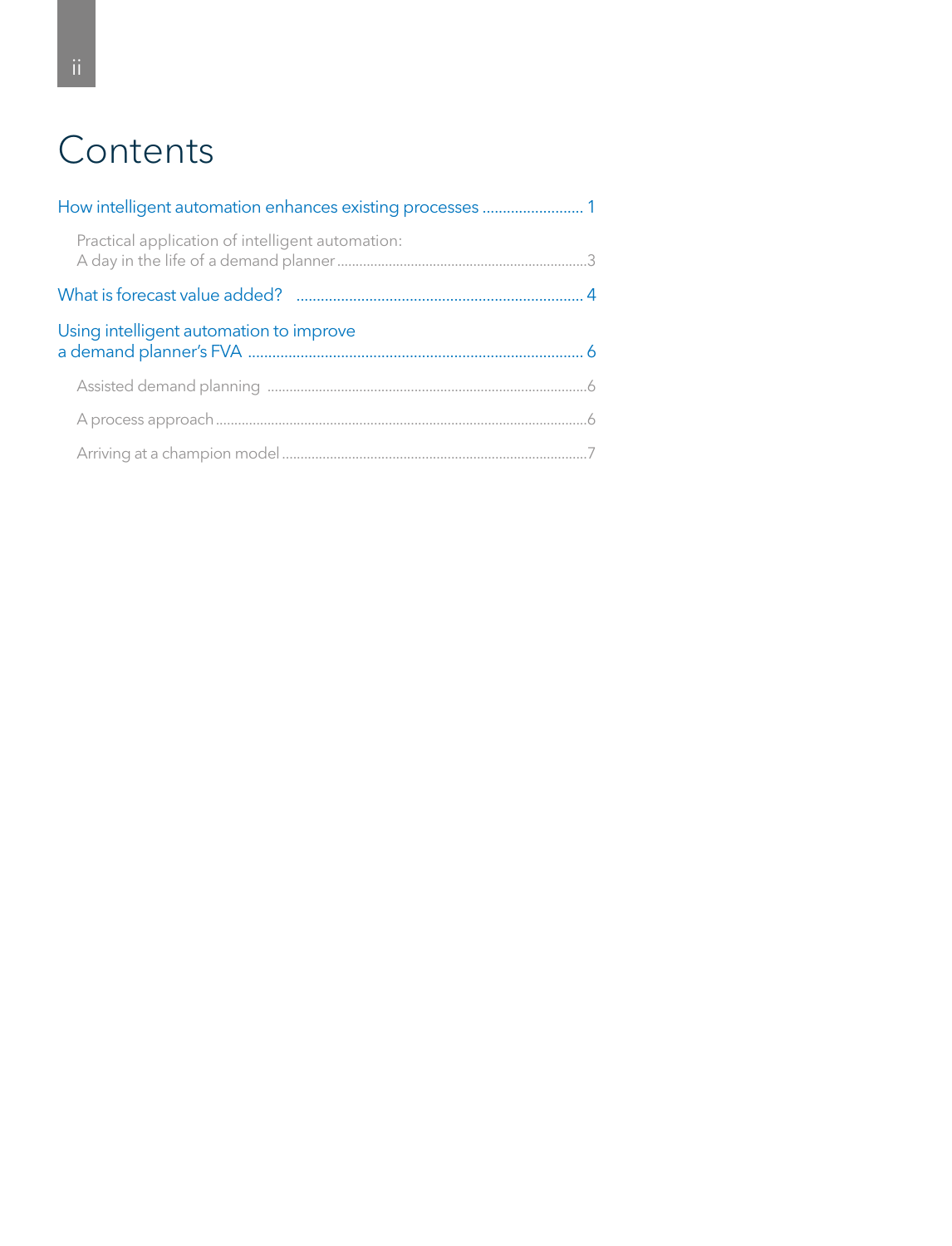<span id="page-2-0"></span>We are entering the second Machine Age. This first began with the Industrial Revolution, which was driven primarily by technology innovation - the ability to generate mechanical power to make humans more productive. Rather than the steam engine that started the Industrial Revolution, the second Machine Age uses computers and other digital advancements to help our brains understand and shape our environments.

Impressive advances in [artificial intelligence](https://www.sas.com/en_us/solutions/ai.html) (AI) an[d machine learning](https://www.sas.com/en_us/insights/analytics/machine-learning.html) (ML) during the past decade are supported by supervised [deep learning](https://www.sas.com/en_us/insights/analytics/deep-learning.html) to train ML algorithms to perform narrow, single-domain tasks. The learning is supervised because you're telling the algorithm the correct answer as it is exposed to many examples using big data sets. But we're now seeing unsupervised learning systems that learn faster, require less data and achieve impressive performance. These supervised and unsupervised intelligent automation techniques can help humans automate tasks. That doesn't eliminate the need for humans, it just allows them to do their work more effectively.

Intelligent automation techniques can be applied to all kinds of activities across your organization to reduce the everyday repetitive work while uncovering key insights to improve the effectiveness of your processes, as well as your workforce.

## How intelligent automation enhances existing processes

Intelligent automation driven by AI and ML are disrupting the way companies do business. The rapid deployment of automation is helping us set new standards of efficiency, speed and functionality.

Instead of being replaced, humans will see unprecedented job creation and new opportunities to add more value. Intelligent automation techniques can be applied to all kinds of activities across your organization to reduce the daily repetitive work while uncovering key insights to improve the effectiveness of your processes and your workforce.

Applications can range from routine to groundbreaking, such as collecting, analyzing and making decisions about textual information to guiding demand planners to anticipating consumer purchasing behavior. It is already helping companies surmount conventional performance tradeoffs to achieve unprecedented levels of efficiency that reduce costs while increasing profitability.

The variety of business challenges to which intelligent automation can be applied is expanding as technologies for voice recognition, natural language processing and ML improve. These technologies are becoming increasingly available as IoT devices capture streaming information and open-source cloud-based services become more widespread.

"The challenge is that people have not developed the level of trust in [artificial intelligence](https://www.sas.com/en_us/insights/analytics/what-is-artificial-intelligence.html) and machine learning that they have in other technologies that automate tasks. People sometimes confuse automation with autonomy."

> Oliver Schabenberger, COO and CTO, SAS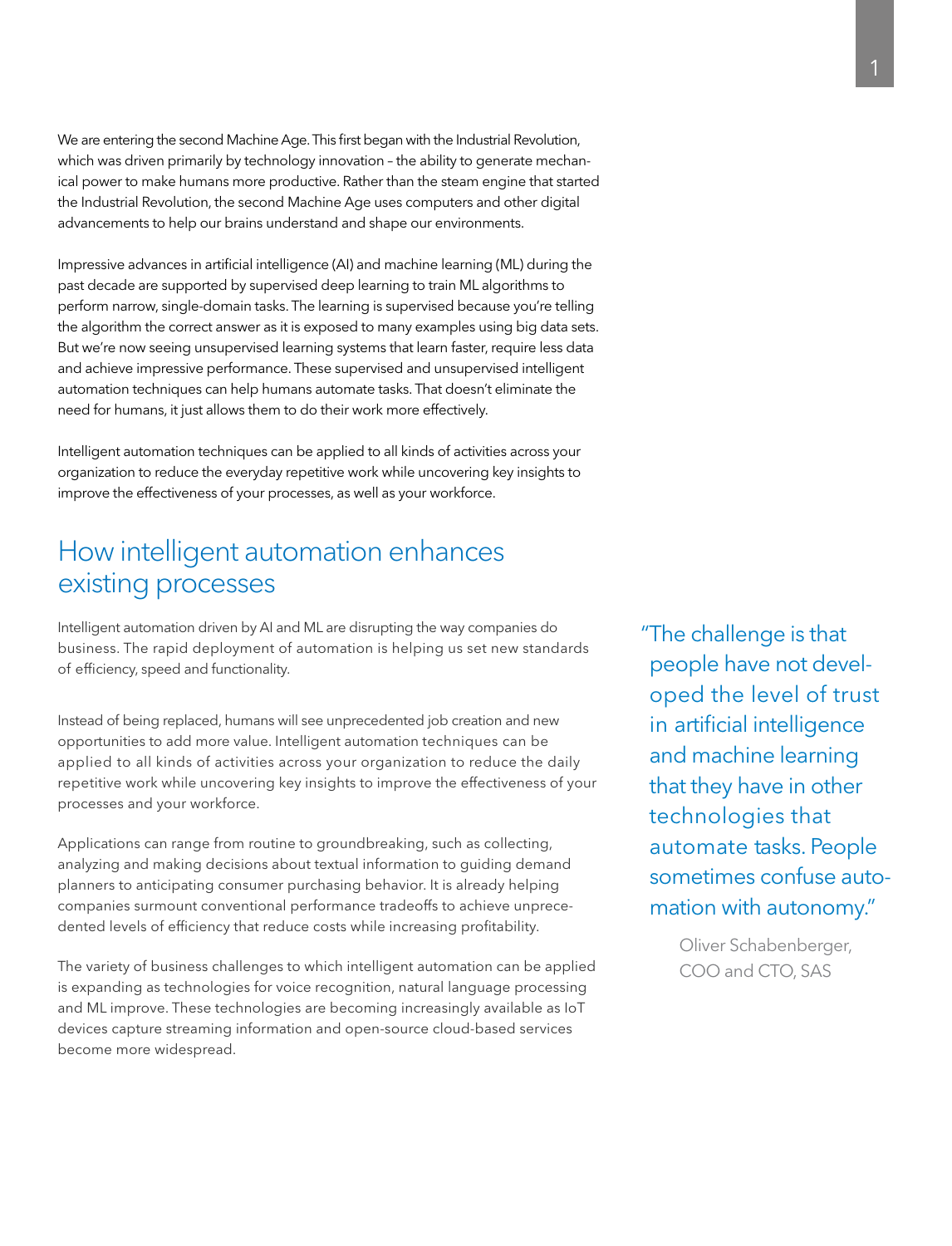Leading organizations are driving more of their processes into smarter machines. They are rethinking what they do across every area of the enterprise – from their business processes to the customer experience. Some activities where intelligent automation is helping companies are:

- Data collection.
- Security and systems monitoring.
- Transaction management with ERP systems.
- Scheduling and staffing.
- Accounting and finance.
- Business planning.
- Customer experience.
- Marketing and communications.

The levels of automation include:

- Basic automation of frequent repetitive simple tasks.
- Advance automation that orchestrates workflows across departments and applications.
- Intelligent automation that mimics complex research and expert decision making.

The foundational elements for intelligent automation are:

- Institutionalized business process.
- Reducing effort and increasing accuracy.
- Centralized application with auditing and instrumentation.
- Quantifiable metrics to measure and inform model improvements.
- Analytics infrastructure to support machine learning.
- APIs to allow software agents to mimic and drive tasks.
- Continuous monitoring and automation governance.

Intelligent automation is empowering humans with advanced smart technologies and agile processes for faster, more intelligent decisions. The key benefits of intelligent automation in business include:

- Improved productivity.
- Increased process efficiency.
- Improved customer experience.
- Unprecedented value (ROI).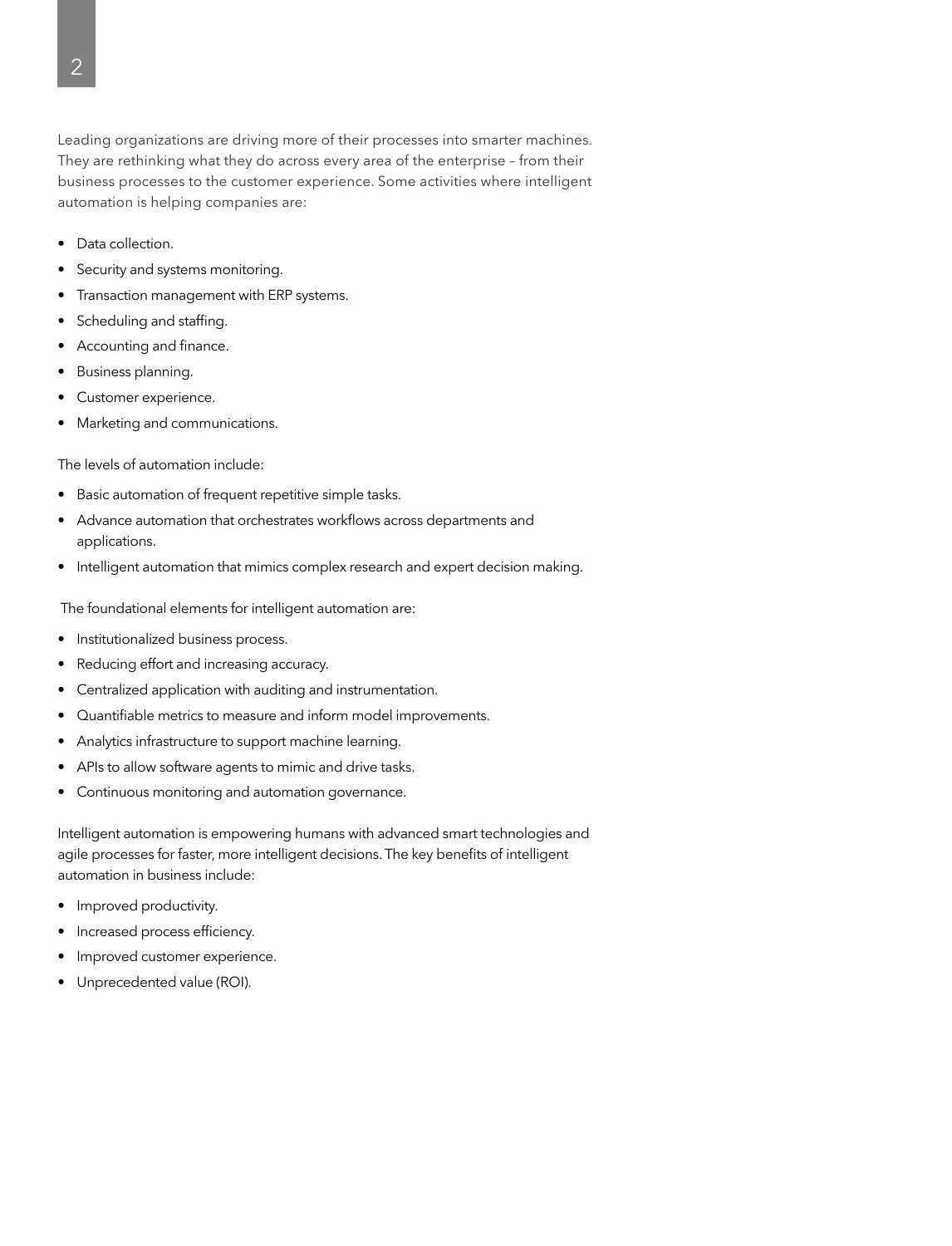<span id="page-4-0"></span>The advantages of using intelligent automation tools can lead to new business strategies that could not have been conceived of previously. Companies who have invested in intelligent automation have been able to automate about half of their tasks, reducing process times by as much as 50 percent. Completing tasks more quickly means companies address more complex tasks without spending additional time (and revenue). Depending on the industry, faster job completion with improved precision can mean increased revenue.

### Practical application of intelligent automation: A day in the life of a demand planner

Demand planning at most companies is a weeklong, multistep process that includes an array of manual workflow processes (see Figure 1). The workflow starts with a review of the latest statistical forecast created by manually cleansing the demand history (sales orders or shipments) by removing outliers and removing promotion volumes, then using the most effective statistical models to forecast the baseline volume. The promotion volumes that were removed from the demand history are manually reviewed and revised by the commercial team (sales and marketing), and then blended into the baseline forecast to create a demand plan.

This is a manually intensive workflow during the first week of each month. Demand planners typically develop the baseline forecasts or analysts, who may be regional or centrally located. They work under the guidance of the demand planning manager. Baseline forecasts are communicated to members of the demand management team. This usually includes regional sales leaders, brand managers and product managers. Additional manual adjustments are made throughout the process because of changes in marketing programming, corporate strategies and market dynamics along with changing consumer preferences and behavior. This adds additional complexities as demand planners try to manually incorporate these changes into the demand plan.

More than 40 percent of a demand planner's time is spent managing information and data. Another 30-40 percent is spent managing and fine-tuning the demand forecast based on new market and customer information, changes in marketing programming (tactics) and coordinating the consensus forecast (plan). Finally, creating and updating KPI reports represents about 10 percent of a demand planner's time.

With the introduction of intelligent automation using ML, a large portion of the manual, repetitive activities can be automated (see the highlighted activities in Figure 1) allowing demand planners to be more productive and adding real value to the overall process.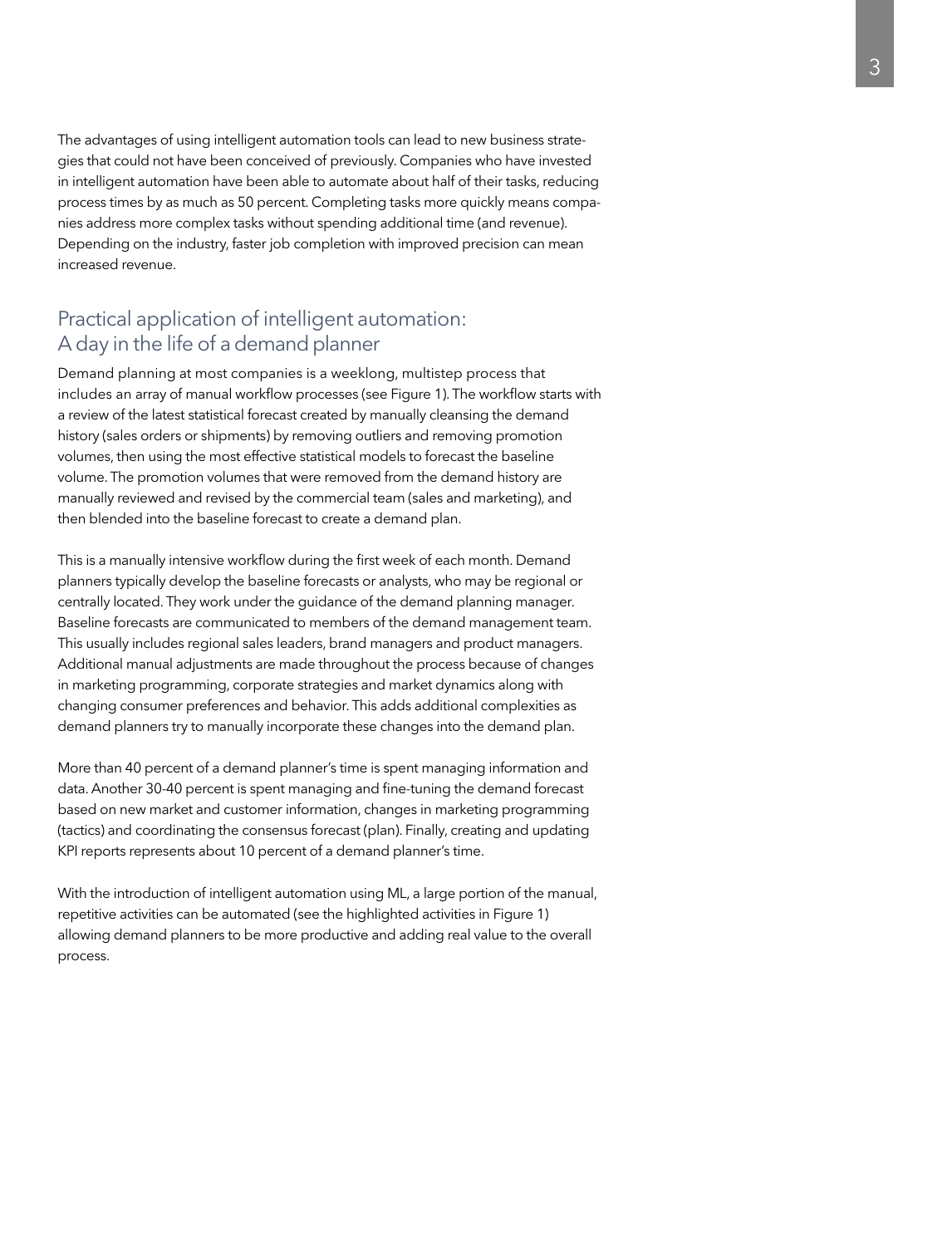<span id="page-5-0"></span>

| <b>Monday</b>                                                                                                       | <b>Tuesday</b>                                                                               | Wednesday                                                                                                                                                                 | <b>Thursday</b>                                                                           | <b>Friday</b>                                                                              |  |
|---------------------------------------------------------------------------------------------------------------------|----------------------------------------------------------------------------------------------|---------------------------------------------------------------------------------------------------------------------------------------------------------------------------|-------------------------------------------------------------------------------------------|--------------------------------------------------------------------------------------------|--|
| Generate and review<br>forecast exceptions<br>from previous week.                                                   | Import and apply<br>promotion uplifts creat-<br>ed by sales/marketing.                       | <b>Review forecasting</b><br>Lead consensus plan-<br>parameters for A class<br>ning meeting with sales<br>and strategic items.<br>and marketing.                          |                                                                                           | Gather inputs from<br>S&OP meeting.                                                        |  |
| Manually run data<br>cleansing routines<br>(separate historical de-<br>mand into baseline and<br>promoted volumes). | Apply new product vol-<br>umes where needed.                                                 | Review forecast at<br>higher aggregations.                                                                                                                                | Apply any changes<br>arising from the consen-<br>sus planning meeting to<br>the forecast. | Apply any changes<br>arising from the pre-<br>S&OP and/or S&OP<br>meeting to the forecast. |  |
| Resolve any issues<br>related to last forecast<br>submitted to supply.                                              | <b>Review statistical</b><br>baseline/promoted<br>forecasts generated on<br>exception basis. | Coordinate with sales<br>Prepare and submit<br>reports for pre-S&OP<br>and marketing to<br>(weekly) and S&OP<br>capture any changes to<br>(monthly) meetings.<br>targets. |                                                                                           | Last-minute checks<br>at the aggregate level.                                              |  |
| Generate/review perfor-<br>mance metrics (MAPE,<br>WMAPE, FVA) report<br>for previous week.                         | Manually, blend promo-<br>tion uplifts into the base-<br>line statistical forecast.          | Reconcile top-down<br>forecast changes<br>(apply mass aggrega-<br>tions) to lower levels.                                                                                 |                                                                                           | Approve and submit<br>forecast to supply plan.                                             |  |
| Run and review<br>statistical baseline<br>forecast generated<br>based on new history<br>on exception basis.         |                                                                                              | Manually, tune lower<br>levels based on sales/<br>marketing input.                                                                                                        |                                                                                           |                                                                                            |  |
| <b>Demand Planner's Workload</b>                                                                                    |                                                                                              |                                                                                                                                                                           |                                                                                           |                                                                                            |  |
| 40%<br>20%<br><b>Coordinate/Achieve Consensus</b><br>Data Issues/Setup/Cleansing                                    |                                                                                              |                                                                                                                                                                           |                                                                                           |                                                                                            |  |

**30% Forecast Management/Tuning**  $\bigcup \{ \}$  **(10%) Reports/KPIs and Learning** 



Figure 1: Demand planner weekly activities.

## What is forecast value added?

Companies have been searching for a performance measurement that can effectively measure and improve the demand forecasting process, reduce cycle time and minimize the number of touch points. The best approach is to implement a methodology called forecast value added (FVA), or lean forecasting.

FVA is a metric for evaluating the performance of each step and participant in the forecasting process. Simply put, FVA is the change in forecast accuracy before and after each touch point in the process. The process can be based on any specific forecast performance measurement, such as percentage error (PE), absolute percentage error (APE), mean absolute percentage error (MAPE) or weighted mean absolute percentage error (WMAPE).

FVA determines whether any manual adjustments to the forecast have added any value to the accuracy of the demand forecast. If those manual adjustments increase the accuracy of the statistical baseline forecast, then those changes should remain in the process. However, if the manual adjustments do not improve the accuracy, they should be eliminated or minimized (simplified) to reduce cycle time and resources, thereby improving forecast process efficiency (see Figure 2).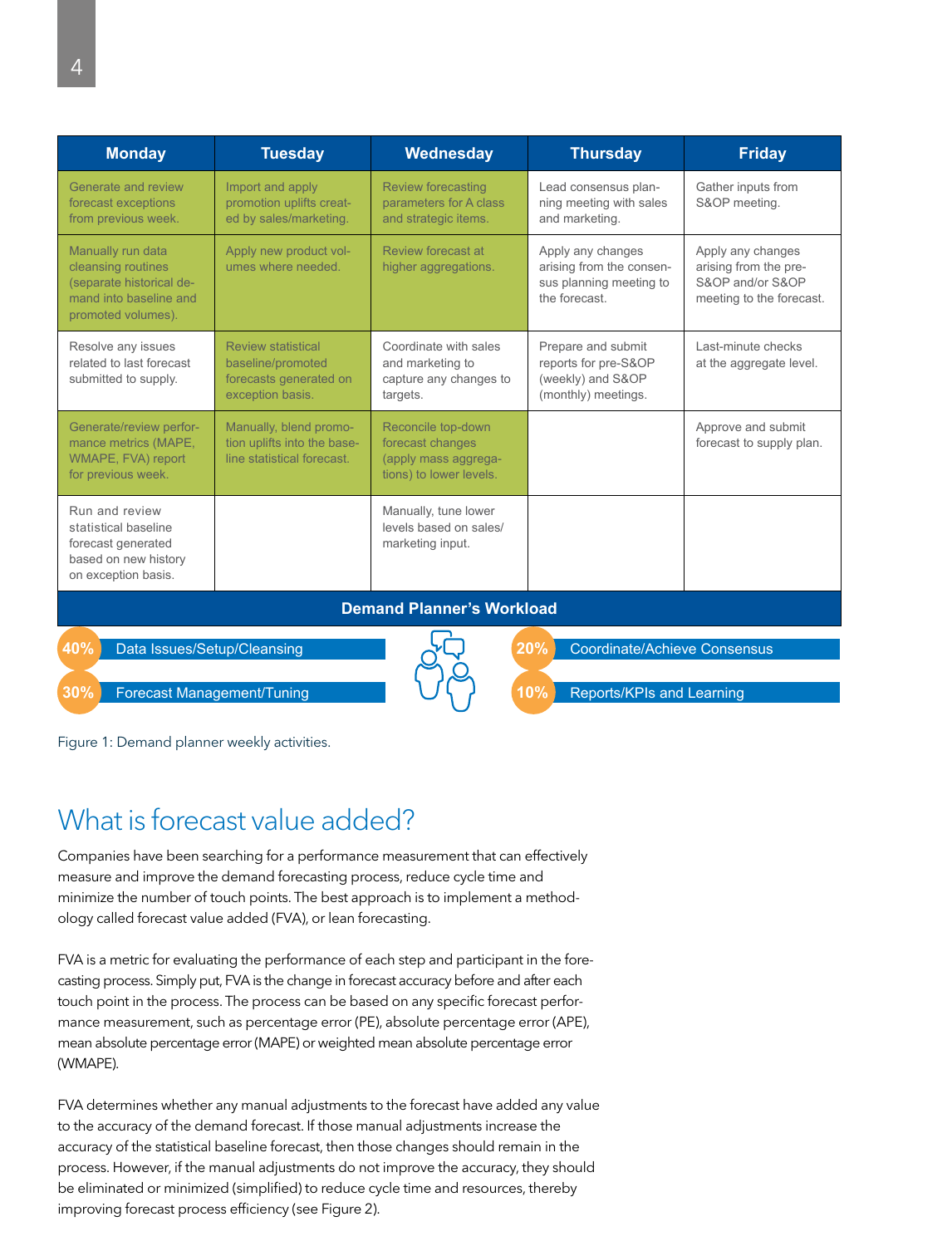| <b>Process Step</b><br>(1)  | <b>MAPE</b><br>(2) | <b>Naïve</b><br>(3) | <b>Statistical</b><br>(4) | Override<br>(5) | Consensus<br>(6) |  |
|-----------------------------|--------------------|---------------------|---------------------------|-----------------|------------------|--|
| Naïve                       | 50%                | -                   | -                         |                 | -                |  |
| <b>Statistical Forecast</b> | 45%                | 5%                  | -                         | -               | -                |  |
| <b>Analyst Override</b>     | 40%                | 10%                 | 5%                        | ۰               | -                |  |
| Consensus Forecast          | 35%                | 15%                 | 10%                       | 5%              | -                |  |
| Approved Forecast           | 40%                | 5%                  | 5%                        | $0\%$           | $-5%$            |  |

Notes: 1. Column 2 gives MAPE of each set of forecast. For example, 50% MAPE is of naïve forecasts, 45% of statistical forecasts, and so on.

2. Other columns give percentage point improvement made by one set of forecasts over the other. For example, statistical forecasts improved over the analyst override by five percentage points, and 10% over the consensus forecasts.

#### Figure 2: FVA Performance Metrics Comparison

FVA is a common-sense approach that is easy to understand. The idea is simple – it's basic statistics. What are the results of doing something versus doing nothing? FVA can be either positive or negative, telling you whether your efforts are adding value by making the forecast more accurate, or whether you are making things worse. FVA analysis consists of a variety of methods that have been evolving through industry practitioners' applications around this innovative performance metric.

FVA is used to improve not only forecast accuracy but reduce non-value-added touch points in the demand planning process, thus improving process efficiency. According to a recent analyst report, FVA is the second-most widely used performance metric to measure the effectiveness of a company's demand forecasting and planning process. Weighted MAPE (WMAPE) is the No. 1 performance metric, while the former standard, MAPE, is now the third-most widely used.

Now imagine trying to manage all those touch points using spreadsheets. What if, instead, you could improve your FVA tracking using ML with the goal of reducing the complexity of managing all the FVA information through automation, while providing demand planners with targeted intelligence to pinpoint where, when and by how much to make manual overrides to the statistical forecast?

#### The importance of intelligent automated

Not all manual overrides, whether fact-based or experience-based, add value. In fact, many add little value. The challenge is to distinguish the non-value-added overrides from those that are value added. This becomes more difficult when you have thousands of SKUs across brick-and-mortar stores, mobile, online, Amazon, and other related e-commerce channels in multiple countries. This could represent millions of forecasts. It would be impossible for demand planners to review and manually adjust all those forecasts using spreadsheets. So they rely on aggregate-level adjustments that are then disaggregated down their business hierarchies. In many cases, mass aggregation of overrides is not an accurate way of manually adjusting statistical forecasts even when adding other sales and marketing activities not considered (or available) for the original forecast.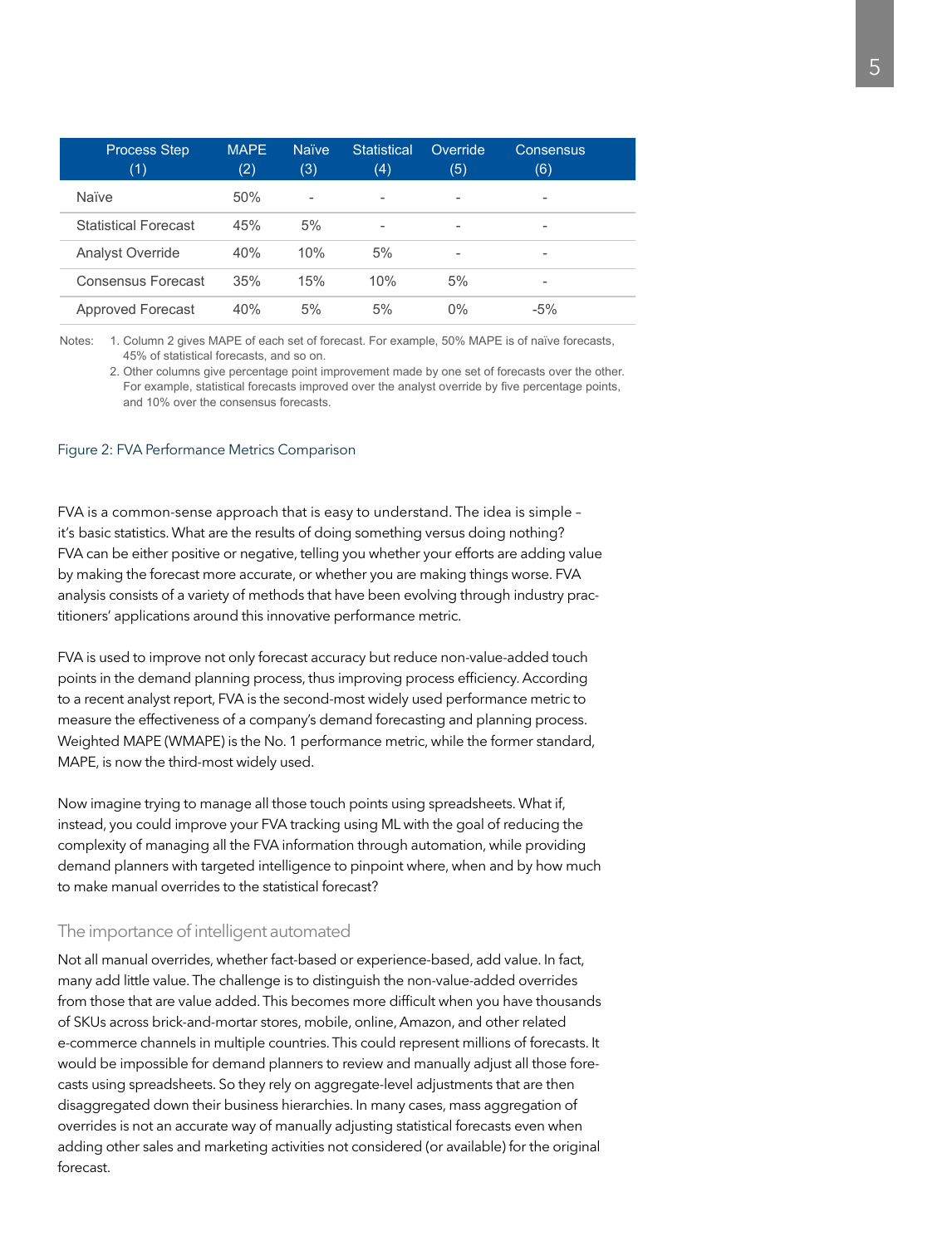## <span id="page-7-0"></span>Using intelligent automation to improve a demand planner's FVA

### Assisted demand planning

Recently, SAS tested a new patent-pending intelligent automation technique that uses ML to boost FVA with a large global consumer packaged goods company using ML to learn from past demand planners' manual overrides. The test focused on two main objectives:

- Identify forecast entities that need overrides.
- Provide demand planners with the direction and range of overrides (as to the need to raise or lower statistical forecasts) at various levels of the business hierarchy.

ML analyzes past statistical forecast and consensus forecast overrides to learn from successful and unsuccessful forecast adjustments to identify the best periods to review candidates for overrides. You can then provide guidance to demand planners about where, and by how much, to adjust the business hierarchy forecasts by either raising or lowering the statistical forecast. See Figure 3:





### A process approach

In the example below, a minimum of two-and-a-half years of historical overrides based on an 18-month rolling forecast were collected for five product categories in two geographic areas for more than 700 items. A 60-day future forecast was used for FVA purposes. In-sample and out-of-sample training and validation periods were used in comparison to the FVA analysis to choose the appropriate ML model. A three-step approach was implemented: 1) Enrich 2) model and 3) assess (see Figure 4).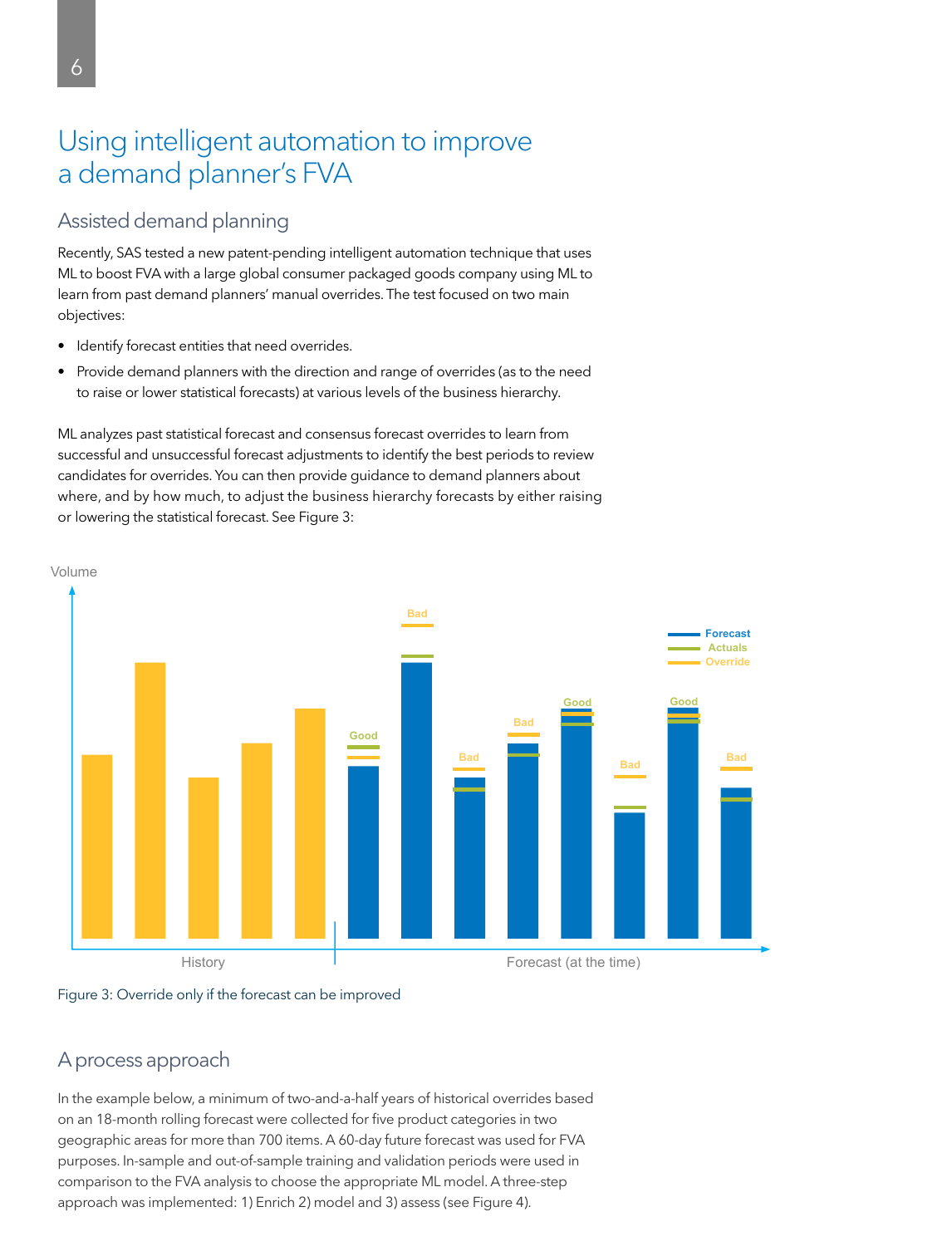<span id="page-8-0"></span>

| <b>Enrich</b>                                                                                         | <b>Model</b>                                                                                                            | <b>Assess</b>                                                  |
|-------------------------------------------------------------------------------------------------------|-------------------------------------------------------------------------------------------------------------------------|----------------------------------------------------------------|
| · Identify good/bad<br>overrides.<br>• Add attributes.<br>• Split the data to<br>training/validation. | · Build machine<br>learning models.<br>• Neural network.<br>• Gradient boosting.<br>• Random forest.<br>• Train models. | • Assess models<br>on validation data.<br>• Report accuracies. |

Figure 4: Intelligent automation process approach

- Step 1: Enrich the process by identifying value-added and non-value-added overrides made by several demand planners, and add any other attributes that are available.
- Step 2: Build ML models using neural networks, gradient boosting and ensemble random forest training models in a competition to determine the champion model.
- Step 3: Assess models using the out-of-sample validation data and report the levels of accuracy.

These steps can be enhanced by adding other causal factors like sales promotions, pricing strategies and others. In this example there were no causal factors to enhance the ML models to show proof of value. Smart rules can also be added such as not makeing overrides if the MAPE is less than 10 percent, or that you only consider FVA analysis results if the three-month historical FVA average is greater than 30 percent.

### Arriving at a champion model

The assisted demand planning using the intelligent automation process reduced the number of manual overrides by 47 percent, allowing the demand planners to focus only on those products and periods that would benefit the most from overrides. As a result, it improved the value added to the forecast by 6.3 percent.

The user interface in the SAS® Collaborative Planning Workbench guides demand planners in making manual overrides, in what direction (up or down), and within a volume range (see Figure 5). As you can see, green arrows for March, May and June indicate the direction of the override. The yellow highlighted cells indicate the lowest volume range and the white cells above the arrow indicate the maximum overall override volume.

For April there is no arrow up or down (down arrows are highlighted in red), indicating no manual overrides are suggested for that month because the statistically derived forecast is more accurate. Each demand planner can scroll up or down the product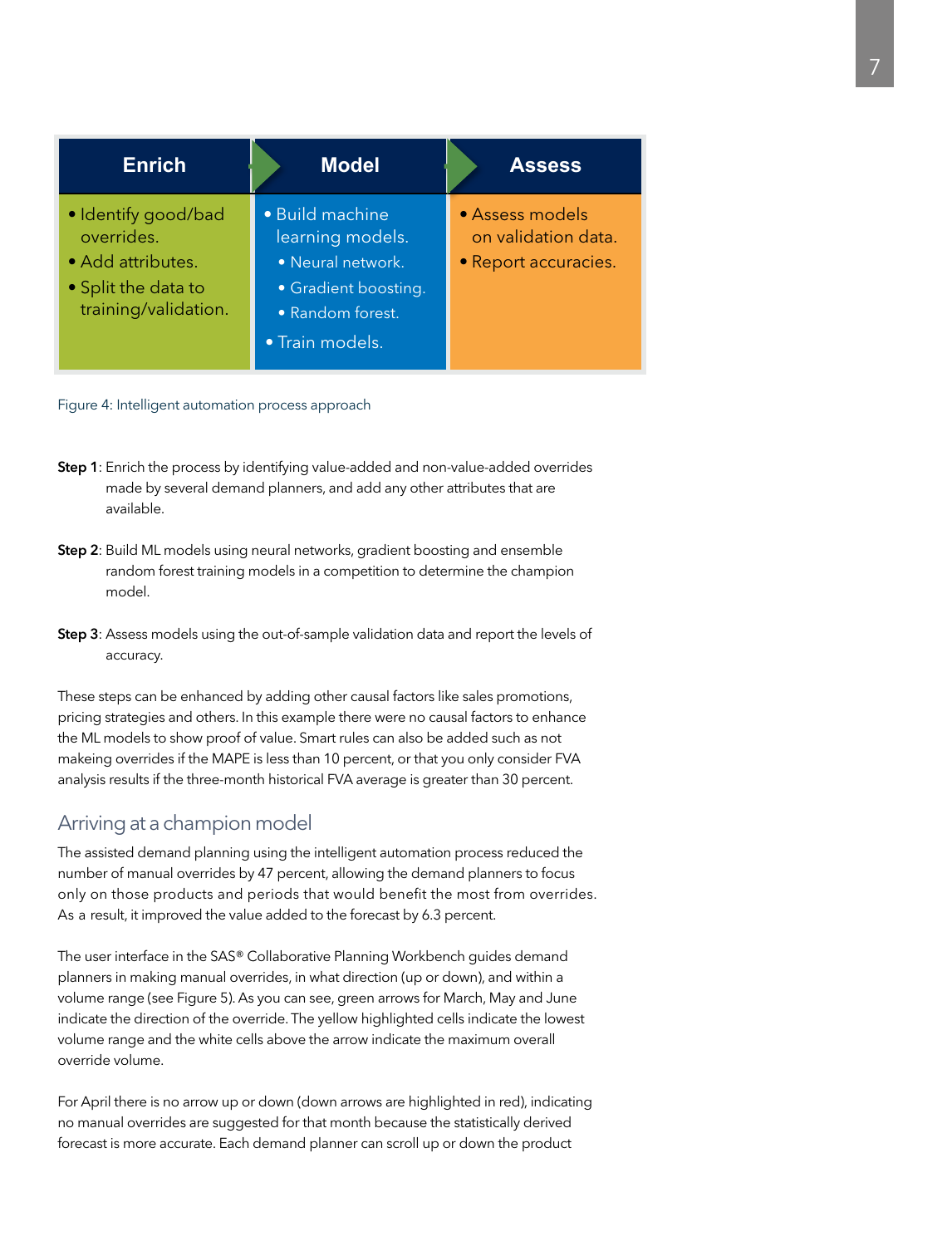hierarchy for planner, customer and product. Note that there is no limitation to the number of levels in the hierarchy. It is based on available data.

If a demand planner chooses to make a manual override for a month not recommended by intelligent automation, a default warning appears to indicate that overriding the statistical derived forecast is not recommended. Demand planners can be blocked from making overrides in those cells, or you can flag those cells with warning messages but still allow the demand planner to make an override.



- Override direction ✓
- Range of the overrides ✓

Figure 5: Overriding the user interface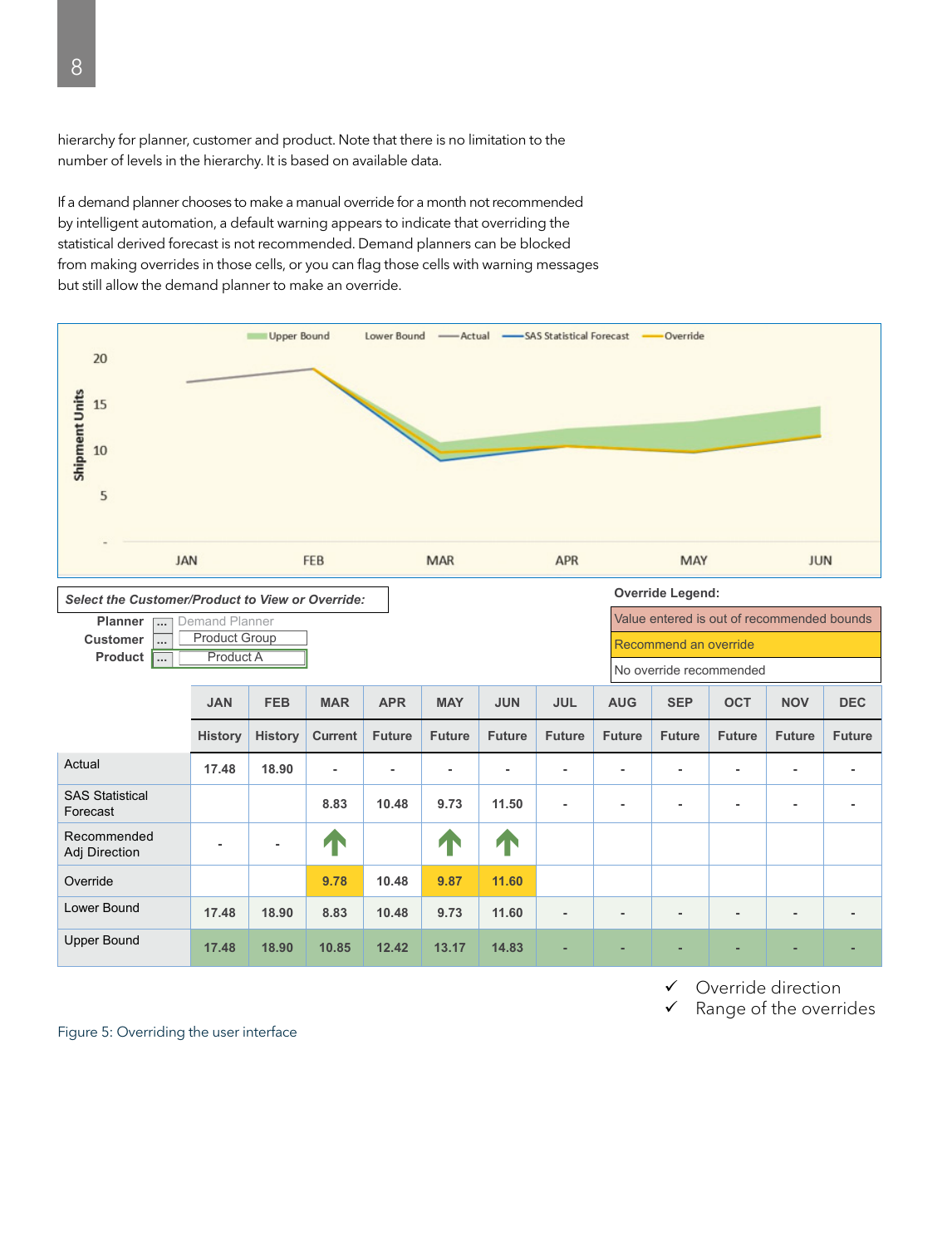Overall, ML helped to improve the statistical model accuracy (on average) across all the product groups, items and geographies with the champion ML model - in this case, neural networks - as follows:

- Best ML model average accuracy across all product groups, items and geographies was 75 percent.
- Accuracy if ML recommends no overrides: 86 percent.  $\bullet$
- Accuracy if ML recommends overrides: 65 percent.

Given these results, using ML to boost the FVA process has demonstrated that it can automate demand planners' repetitive work of managing the enormous amounts of data required to support the FVA process while providing targeted intelligence to pinpoint where, when and by how much to manually adjust the statistical forecast. The real benefits are the ML recommendations to not make manual adjustments to the statistical forecast because it is much more accurate than prior overrides. Intelligent automation reduces complexity and improves accuracy.

In the same way that an automobile's onboard computers can be connected to diagnostic machines allowing a technician to assess the problem within minutes (versus hours manually) to pinpoint the exact failed part, intelligent automation helps the demand planner to work smarter, but not be replaced by the machine. Intelligent automation will help demand planners analyze vast amounts of information to boost the FVA process, guiding them with surgical precision to work smarter. Demand planners will be able to ingest and analyze massive amounts of forecast information, respond quickly to complex inquiries, and make overrides with precision across the entire business hierarchy.

"The conversation we should have is how machines and algorithms can make us smarter, not how smart we can make the machines..."

> Tom Gruber, Co-creator of Siri (TED Talk, 2017)